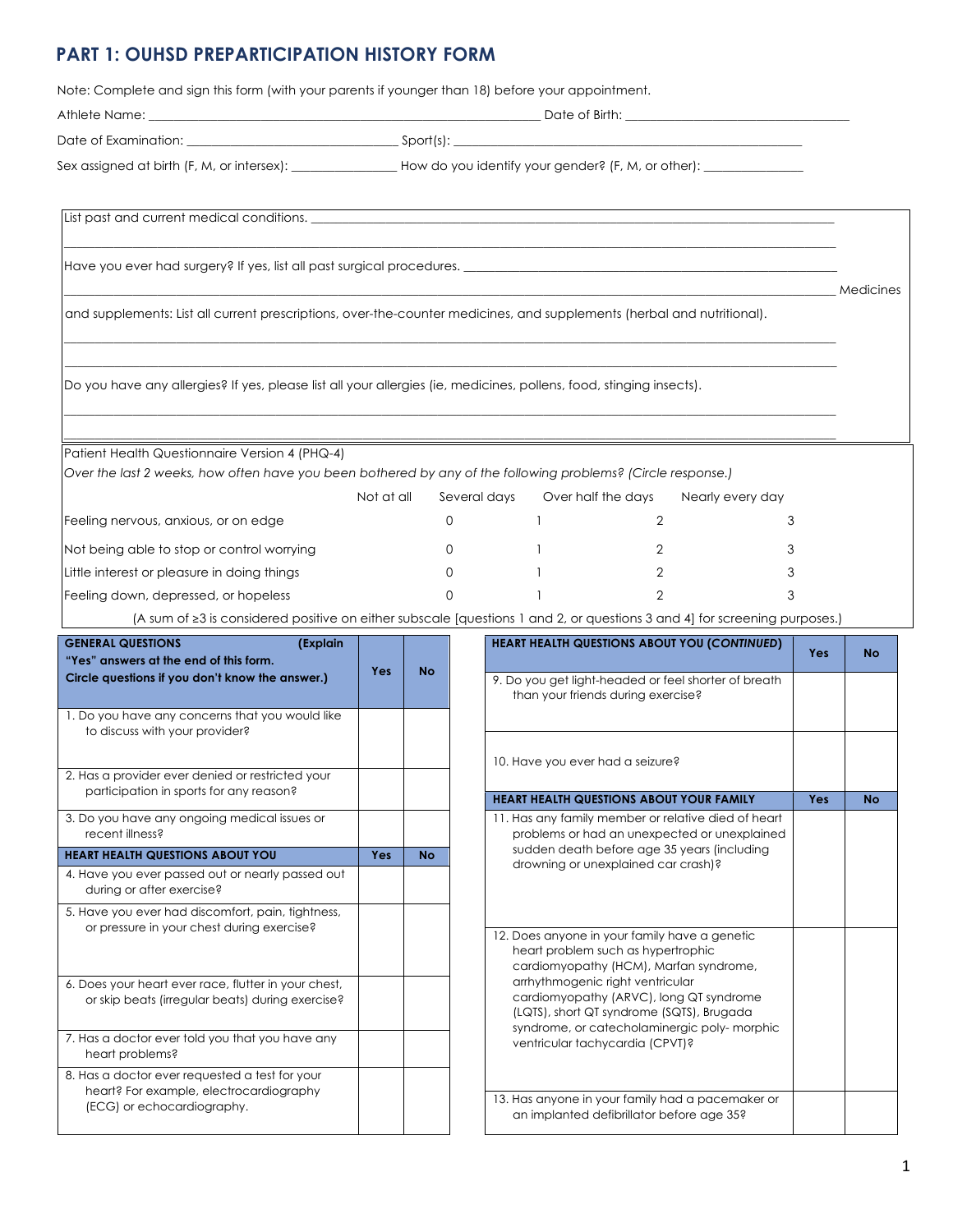| <b>BONE AND JOINT QUESTIONS</b>                                                                                                                                | Yes | <b>No</b> |
|----------------------------------------------------------------------------------------------------------------------------------------------------------------|-----|-----------|
| 14. Have you ever had a stress fracture or an<br>injury to a bone, muscle, ligament, joint, or<br>tendon that caused you to miss a practice<br>or game?        |     |           |
| 15. Do you have a bone, muscle, ligament, or<br>joint injury that bothers you?                                                                                 |     |           |
| <b>MEDICAL QUESTIONS</b>                                                                                                                                       | Yes | No        |
| 16. Do you cough, wheeze, or have difficulty<br>breathing during or after exercise?                                                                            |     |           |
| 17. Are you missing a kidney, an eye, a testicle<br>(males), your spleen, or any other organ?                                                                  |     |           |
| 18. Do you have groin or testicle pain or a<br>painful bulge or hernia in the groin area?                                                                      |     |           |
| 19. Do you have any recurring skin rashes or<br>rashes that come and go, including herpes<br>or methicillin-resistant Staphylococcus<br>aureus (MRSA)?         |     |           |
| 20. Have you had a concussion or head injury<br>that caused confusion, a prolonged<br>headache, or memory problems?                                            |     |           |
| 21. Have you ever had numbness, had tingling,<br>had weakness in your arms or legs, or been<br>unable to move your arms or legs after<br>being hit or falling? |     |           |
| 22. Have you ever become ill while exercising in<br>the heat?                                                                                                  |     |           |
| 23. Do you or does someone in your family have<br>sickle cell trait or disease?                                                                                |     |           |
| 24. Have you ever had or do you have any<br>problems with your eyes or vision?                                                                                 |     |           |

| <b>MEDICAL QUESTIONS (CONTINUED)</b>                                                    | Yes | <b>No</b> |
|-----------------------------------------------------------------------------------------|-----|-----------|
| 25. Do you worry about your weight?                                                     |     |           |
| 26. Are you trying to or has anyone<br>recommended that you gain or lose weight?        |     |           |
| 27. Are you on a special diet or do you avoid<br>certain types of foods or food groups? |     |           |
| 28. Have you ever had an eating disorder?                                               |     |           |
| <b>FEMALES ONLY</b>                                                                     | Yes | No        |
| 29. Have you ever had a menstrual period?                                               |     |           |
|                                                                                         |     |           |
| 30. How old were you when you had your first<br>menstrual period?                       |     |           |
| 31. When was your most recent menstrual<br>period?                                      |     |           |
| 32. How many periods have you had in the past<br>12 months?                             |     |           |

**\_\_\_\_\_\_\_\_\_\_\_\_\_\_\_\_\_\_\_\_\_\_\_\_\_\_\_\_\_\_\_\_\_\_\_\_\_\_\_\_\_\_\_\_\_\_\_\_\_\_\_\_\_\_\_\_\_ \_\_\_\_\_\_\_\_\_\_\_\_\_\_\_\_\_\_\_\_\_\_\_\_\_\_\_\_\_\_\_\_\_\_\_\_\_\_\_\_\_\_\_\_\_\_\_\_\_\_\_\_\_\_\_\_\_ \_\_\_\_\_\_\_\_\_\_\_\_\_\_\_\_\_\_\_\_\_\_\_\_\_\_\_\_\_\_\_\_\_\_\_\_\_\_\_\_\_\_\_\_\_\_\_\_\_\_\_\_\_\_\_\_\_ \_\_\_\_\_\_\_\_\_\_\_\_\_\_\_\_\_\_\_\_\_\_\_\_\_\_\_\_\_\_\_\_\_\_\_\_\_\_\_\_\_\_\_\_\_\_\_\_\_\_\_\_\_\_\_\_\_ \_\_\_\_\_\_\_\_\_\_\_\_\_\_\_\_\_\_\_\_\_\_\_\_\_\_\_\_\_\_\_\_\_\_\_\_\_\_\_\_\_\_\_\_\_\_\_\_\_\_\_\_\_\_\_\_\_ \_\_\_\_\_\_\_\_\_\_\_\_\_\_\_\_\_\_\_\_\_\_\_\_\_\_\_\_\_\_\_\_\_\_\_\_\_\_\_\_\_\_\_\_\_\_\_\_\_\_\_\_\_\_\_\_\_ \_\_\_\_\_\_\_\_\_\_\_\_\_\_\_\_\_\_\_\_\_\_\_\_\_\_\_\_\_\_\_\_\_\_\_\_\_\_\_\_\_\_\_\_\_\_\_\_\_\_\_\_\_\_\_\_\_ \_\_\_\_\_\_\_\_\_\_\_\_\_\_\_\_\_\_\_\_\_\_\_\_\_\_\_\_\_\_\_\_\_\_\_\_\_\_\_\_\_\_\_\_\_\_\_\_\_\_\_\_\_\_\_\_\_ \_\_\_\_\_\_\_\_\_\_\_\_\_\_\_\_\_\_\_\_\_\_\_\_\_\_\_\_\_\_\_\_\_\_\_\_\_\_\_\_\_\_\_\_\_\_\_\_\_\_\_\_\_\_\_\_\_ \_\_\_\_\_\_\_\_\_\_\_\_\_\_\_\_\_\_\_\_\_\_\_\_\_\_\_\_\_\_\_\_\_\_\_\_\_\_\_\_\_\_\_\_\_\_\_\_\_\_\_\_\_\_\_\_\_**

**Explain "Yes" answers here.**

#### **I hereby state that, to the best of my knowledge, my answers to the questions on this form are complete and correct.**

| Signature of Athlete:          | Date: |
|--------------------------------|-------|
|                                |       |
| Signature of Parent/ Guardian: | Date: |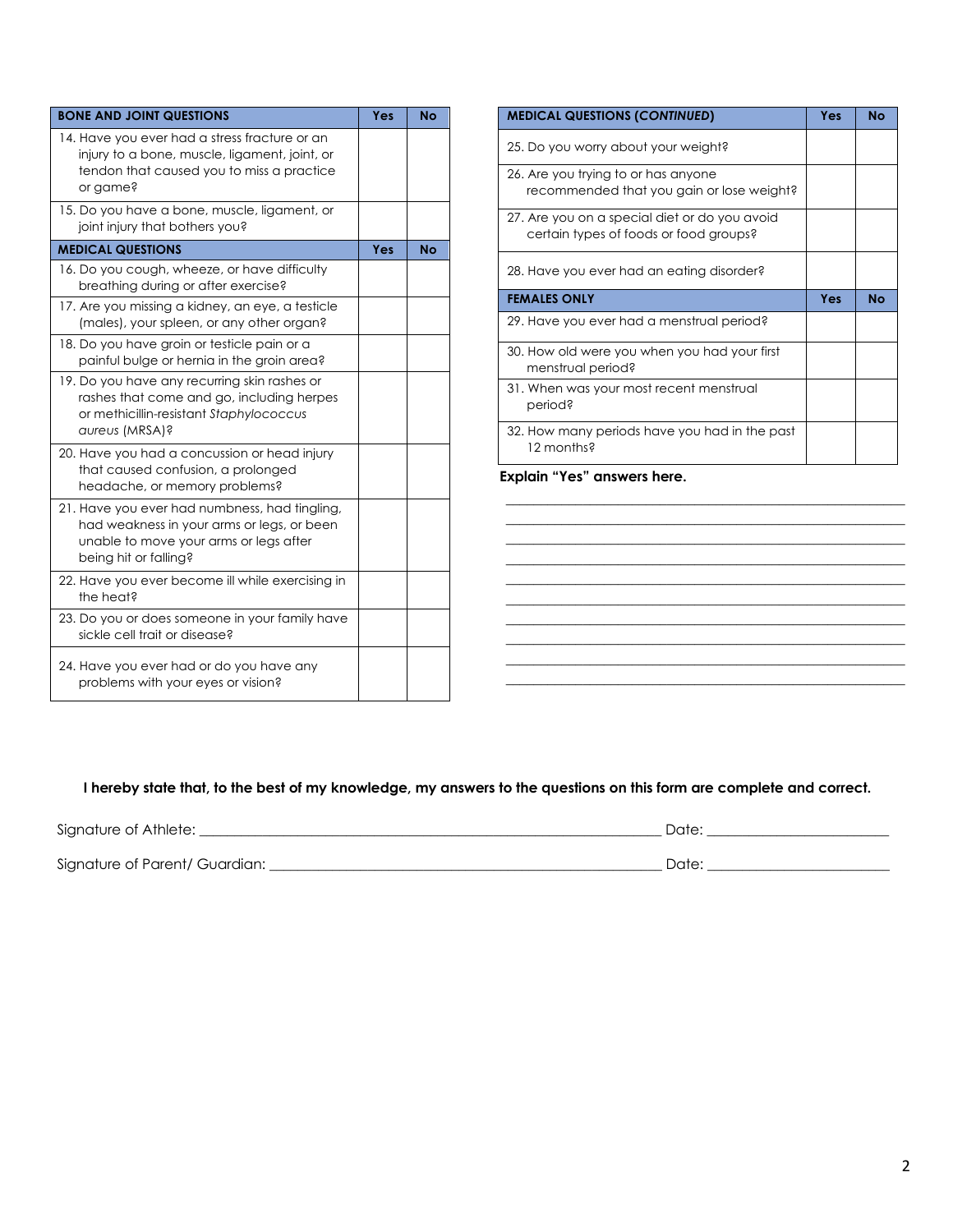# **PART 2: OUHSD PREPARTICIPATION PHYSICAL EXAMINATION FORM**

Note: To be completed by physician.

| <b>EXAMINATION</b>                                                                                                                                                                       |                                  |  |               |                          |  |
|------------------------------------------------------------------------------------------------------------------------------------------------------------------------------------------|----------------------------------|--|---------------|--------------------------|--|
| Weight:<br>Height:                                                                                                                                                                       | $($ $/$ $)$<br>BP:<br>$\sqrt{2}$ |  | Pulse:        |                          |  |
| Vision corrected: Y / N                                                                                                                                                                  | Pupils equal: Y / N              |  |               |                          |  |
| <b>MEDICAL</b>                                                                                                                                                                           |                                  |  | <b>NORMAL</b> | <b>ABNORMAL FINDINGS</b> |  |
| Appearance<br>· Marfan stigmata (kyphoscoliosis, high-arched palate, pectus excavatum,<br>arachnodactyly, hyperlaxity, myopia, mitral valve prolapse [MVP], and aortic<br>insufficiency) |                                  |  |               |                          |  |
| Eyes, ears, nose, and throat                                                                                                                                                             |                                  |  |               |                          |  |
| Lymph nodes                                                                                                                                                                              |                                  |  |               |                          |  |
| Heart <sup>a</sup><br>• Murmurs (auscultation standing, auscultation supine, and ± Valsalva maneuver)                                                                                    |                                  |  |               |                          |  |
| Lungs                                                                                                                                                                                    |                                  |  |               |                          |  |
| Abdomen                                                                                                                                                                                  |                                  |  |               |                          |  |
| Skin<br>• Herpes simplex virus (HSV), lesions suggestive of methicillin-resistant<br>Staphylococcus aureus (MRSA), or tinea corporis                                                     |                                  |  |               |                          |  |
| Neurological                                                                                                                                                                             |                                  |  |               |                          |  |
| <b>MUSCULOSKELETAL</b>                                                                                                                                                                   |                                  |  | <b>NORMAL</b> | <b>ABNORMAL FINDINGS</b> |  |
| <b>Neck</b>                                                                                                                                                                              |                                  |  |               |                          |  |
| <b>Back</b>                                                                                                                                                                              |                                  |  |               |                          |  |
| Shoulder and arm                                                                                                                                                                         |                                  |  |               |                          |  |
| Elbow and forearm                                                                                                                                                                        |                                  |  |               |                          |  |
| Wrist, hand, and fingers                                                                                                                                                                 |                                  |  |               |                          |  |
| Hip and thigh                                                                                                                                                                            |                                  |  |               |                          |  |
| Knee                                                                                                                                                                                     |                                  |  |               |                          |  |
| Leg and ankle                                                                                                                                                                            |                                  |  |               |                          |  |
| Foot and toes                                                                                                                                                                            |                                  |  |               |                          |  |
| Hernia                                                                                                                                                                                   |                                  |  |               |                          |  |
| Functional<br>• Double-leg squat test, single-leg squat test, and box drop or step drop test                                                                                             |                                  |  |               |                          |  |
| <sup>a</sup> Consider electrocardiography (ECG), echocardiography, referral to a cardiologist for abnormal cardiac history or examination<br>findings, or a combination of those.        |                                  |  |               |                          |  |
| $\Box$ CLEARED FOR ATHLETICS                                                                                                                                                             |                                  |  |               |                          |  |
|                                                                                                                                                                                          |                                  |  |               |                          |  |
|                                                                                                                                                                                          |                                  |  |               |                          |  |
|                                                                                                                                                                                          |                                  |  |               |                          |  |

Student ID#:

Student ID#:

 $Sort(s)$ :

 $\_{\tt Soft}(\dot s) : \begin{array}{c} \dotsc \end{array}$ 

First Name:

School:

Grade: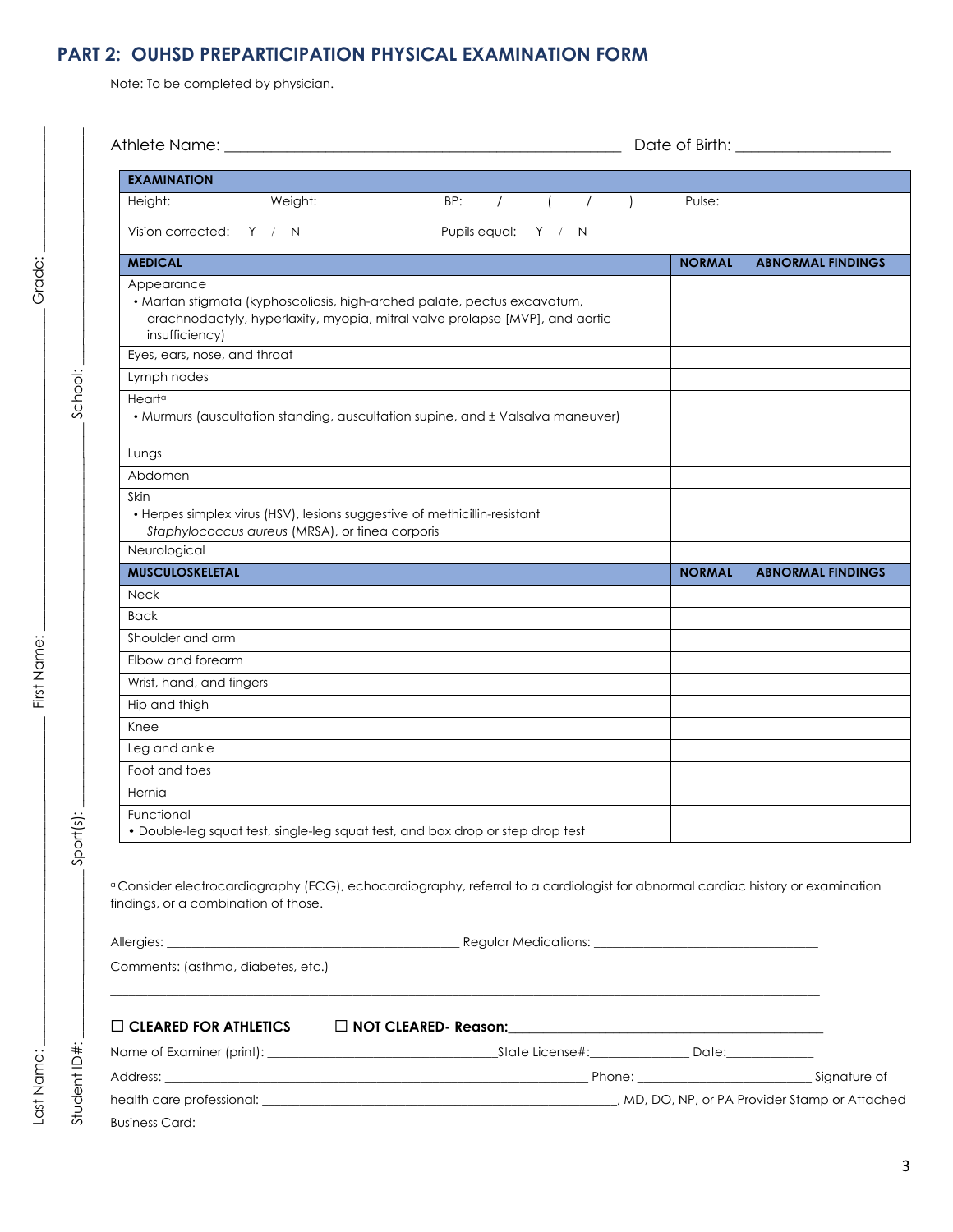## **PART 3: PARENT/GUARDIAN AND STUDENT CONSENT TO TREAT**

| I hereby give my consent for                                                                                    | , hereafter named student, to |
|-----------------------------------------------------------------------------------------------------------------|-------------------------------|
| compete in athletics. I authorize the student to go with and be supervised by a representative of the school on |                               |
| any trips. In case this student becomes ill or is injured, you are authorized to have the student treated and I |                               |
| authorized the medical agency to render treatment. I consent to evaluation and treatment by the Certified       |                               |
| Athletic Trainer, any X-ray examination, anesthetic, medical, or surgical diagnosis or treatment and hospital   |                               |
| care which is deemed advisable by, and is to be rendered under, the general or special supervision of any       |                               |
| physician and surgeon licensed under the provisions of the Medical Practice Act on the medical staff of any     |                               |
| accredited hospital, whether such diagnosis or treatment is rendered at the office of said physician or said    |                               |
| hospital it is understood that this authorization is given in advance of any specific diagnosis, treatment or   |                               |
| hospital care being required, but is given to provide authority and power on the part of the school             |                               |
| representative to give specific consent to any and all such diagnosis, treatment or hospital care which         |                               |
| aforementioned physician in the exercise of his/her best judgement may deem advisable. This authorization       |                               |
| shall remain effective until the end of the school year unless sooner revoked in writing and delivered to the   |                               |
| school.                                                                                                         |                               |

| Parent/ Guardian Signature: |  |
|-----------------------------|--|
|                             |  |

Athlete Signature: \_\_\_\_\_\_\_\_\_\_\_\_\_\_\_\_\_\_\_\_\_\_\_\_\_\_\_\_\_\_\_\_\_\_\_\_\_\_\_\_\_\_\_\_\_\_\_\_\_\_\_\_\_\_\_\_\_\_\_\_\_ Date:\_\_\_\_\_\_\_\_\_\_\_\_\_\_\_\_\_\_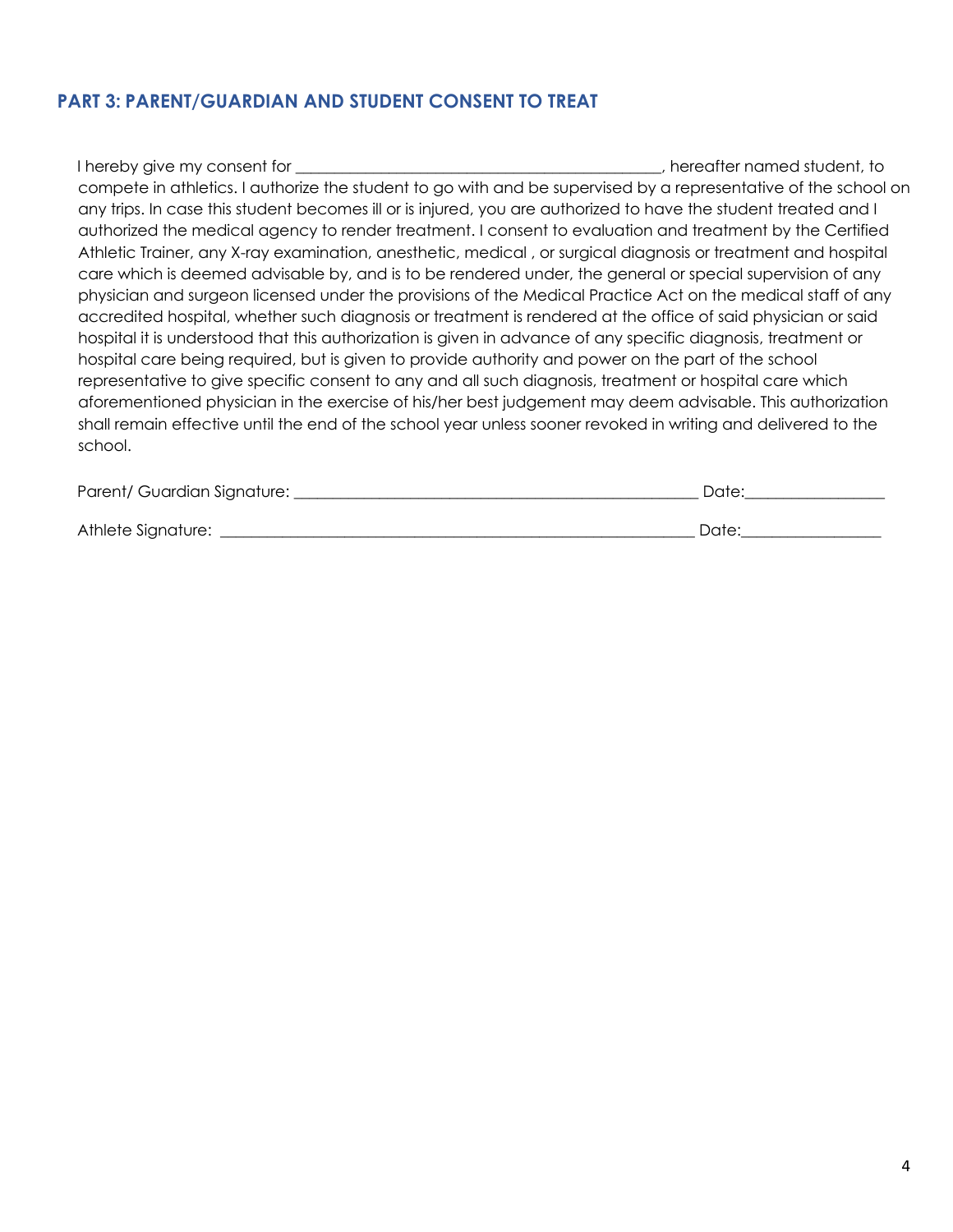### **PART 4: VOLUNTARY SPORTS/ATHLETIC EVENT OR ACTIVITY INFORMED CONSENT AND LIABILITY RELEASE ACKNOWLEDGMENT AND ASSUMPTION OF RISK**

| Date of Birth____________________            |
|----------------------------------------------|
|                                              |
|                                              |
|                                              |
| Coach/Instructor <u>____________________</u> |

I authorize my son/daughter, named above, to participate in the indicated sport/athletic event or activity. I understand and acknowledge that sport/athletic activities, by their very nature, pose the potential risk of serious injury and/or illness to the individuals who participate in such sport/athletic events or activities.

This sport/athletic event or activity, by its very nature, poses some inherent risk of a participant being seriously injured. These injuries could include, but are not limited to, the following:

| 1. Sprains and strains                   |    | 6. Disfigurement                    |
|------------------------------------------|----|-------------------------------------|
| 2. Fractured bones                       |    | 7. Head injuries                    |
| 3. Lacerations, abrasions, and avulsions |    | 8. Loss of eyesight                 |
| 4. Unconsciousness                       | 9. | Death                               |
| 5. Paralysis                             |    | 10. Exposure to infectious diseases |

I understand and acknowledge that participation in sport/athletic events or activities is completely elective and voluntary, and is not required by the District/School for completion of graduation requirements. I also understand that, if I do not consent to my son's/daughter's participation in the sport/athletic event or activity, he/she will be offered an alternative course of study for graduation credit.

I understand that all participants are to abide by and accept all rules and requirements governing conduct and safety in the sport/athletic event or activity. To the extent permitted by the Education Code or other applicable statutes, regulations, policies and procedures, any participant determined to be in violation of safety requirements, behavior standards or other prohibited conduct may be removed from this sport/athletic event or activity.

I understand and acknowledge that in order to participate in these activities, I and my son/daughter agree to assume liability and responsibility for any and all potential risks that may be associated with participation in sport/athletic events or activities.